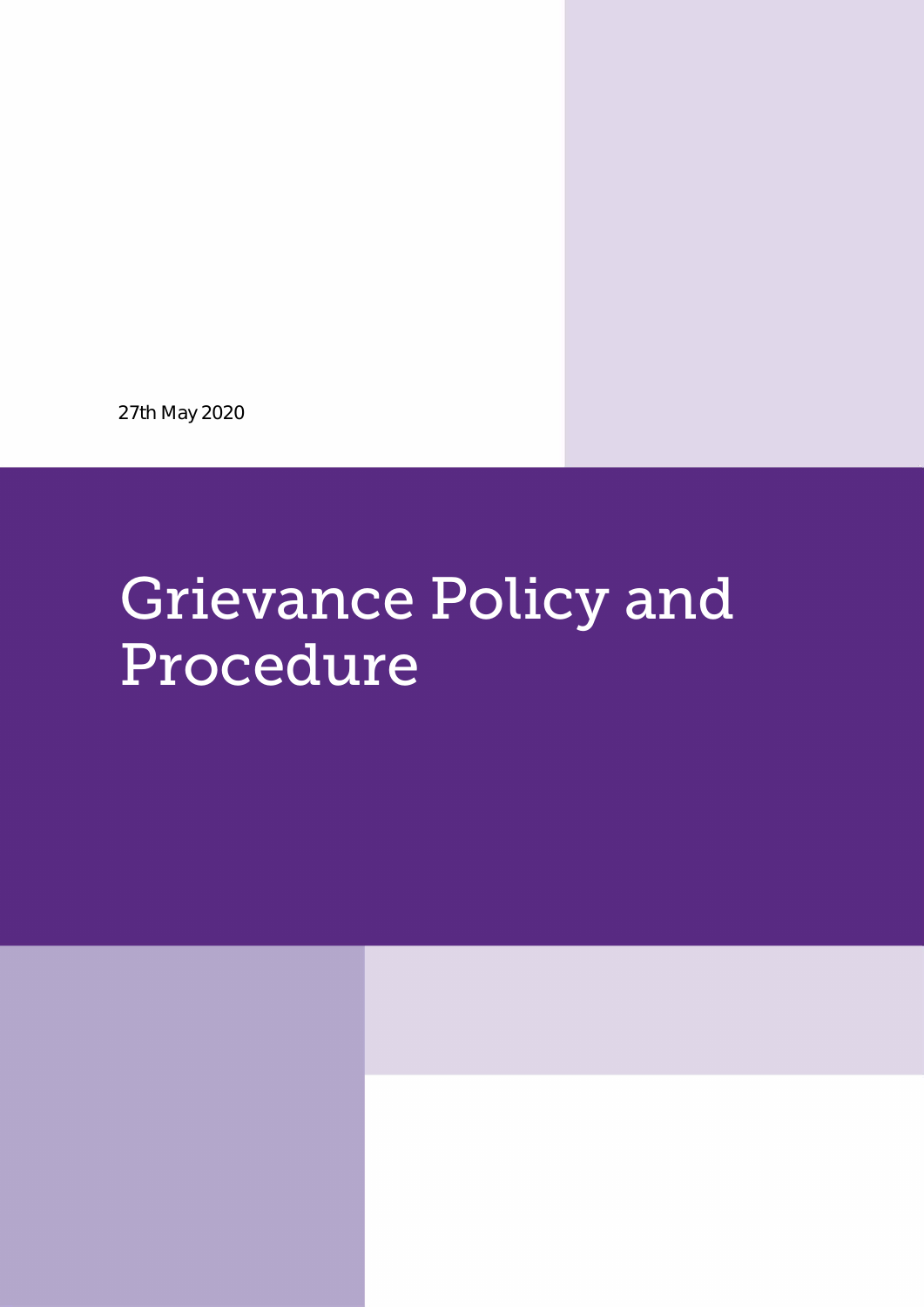#### *Version Control*

Updated document to be sent to: students, lecturers and internal staff including Director of Studies (DoS) and Internal Quality Assurance Board (IQAB).

| Type of<br><b>Document</b>           | Code       | Change<br>Originator /<br>Owner | <b>Date</b> | <b>Changes</b><br>Done                                             | Approver                      |
|--------------------------------------|------------|---------------------------------|-------------|--------------------------------------------------------------------|-------------------------------|
| Grievance<br>Policy and<br>Procedure | Doc_008_v1 | Kasia<br>Lyczkowska             | 06/09/19    | N/A                                                                | Director of<br><b>Studies</b> |
| Grievance<br>Policy and<br>Procedure | Doc_008_v2 | Tamsin<br>Xuereb                | 27/05/20    | Addition of<br>Appeals<br>Procedure for<br>Assessment<br>Decisions | Director of<br><b>Studies</b> |

Grievance Policy and Procedure \_Doc\_008\_v2





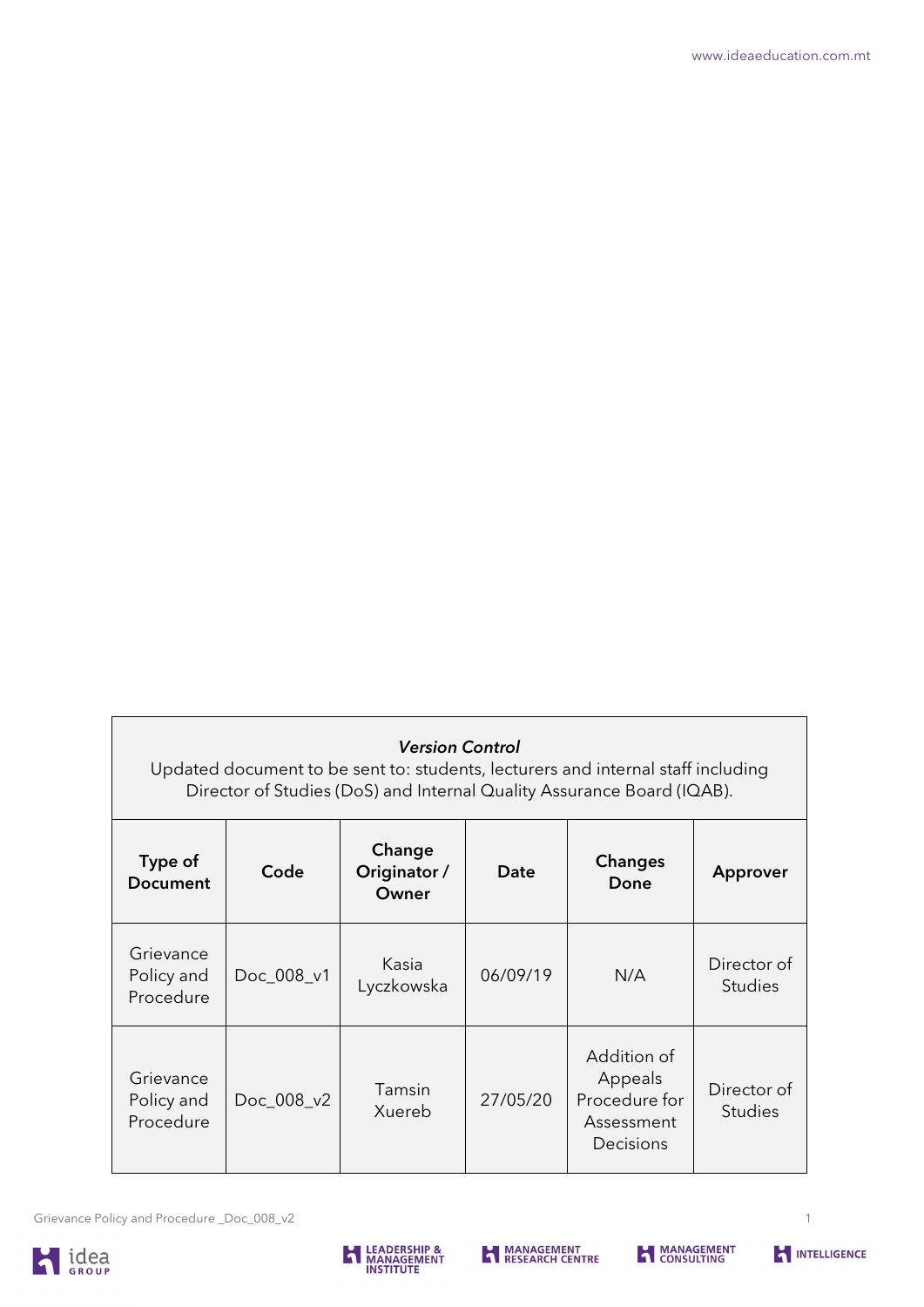### Instructions for Document Users

All IDEA Leadership and Management Institute students, lecturers and other internal staff can access revised and approved documents related to the ILMI Policies and Procedures from Canvas LMS link: <https://ideaed.instructure.com/courses/55>

#### Continuous Improvement

Procedures are meant to be 'living' documents that need to be applied, executed and maintained. If the procedure does not reflect the current, correct work practice, it needs to be updated. Please contact us on: +356 2145 6310

Grievance Policy and Procedure \_Doc\_008\_v2





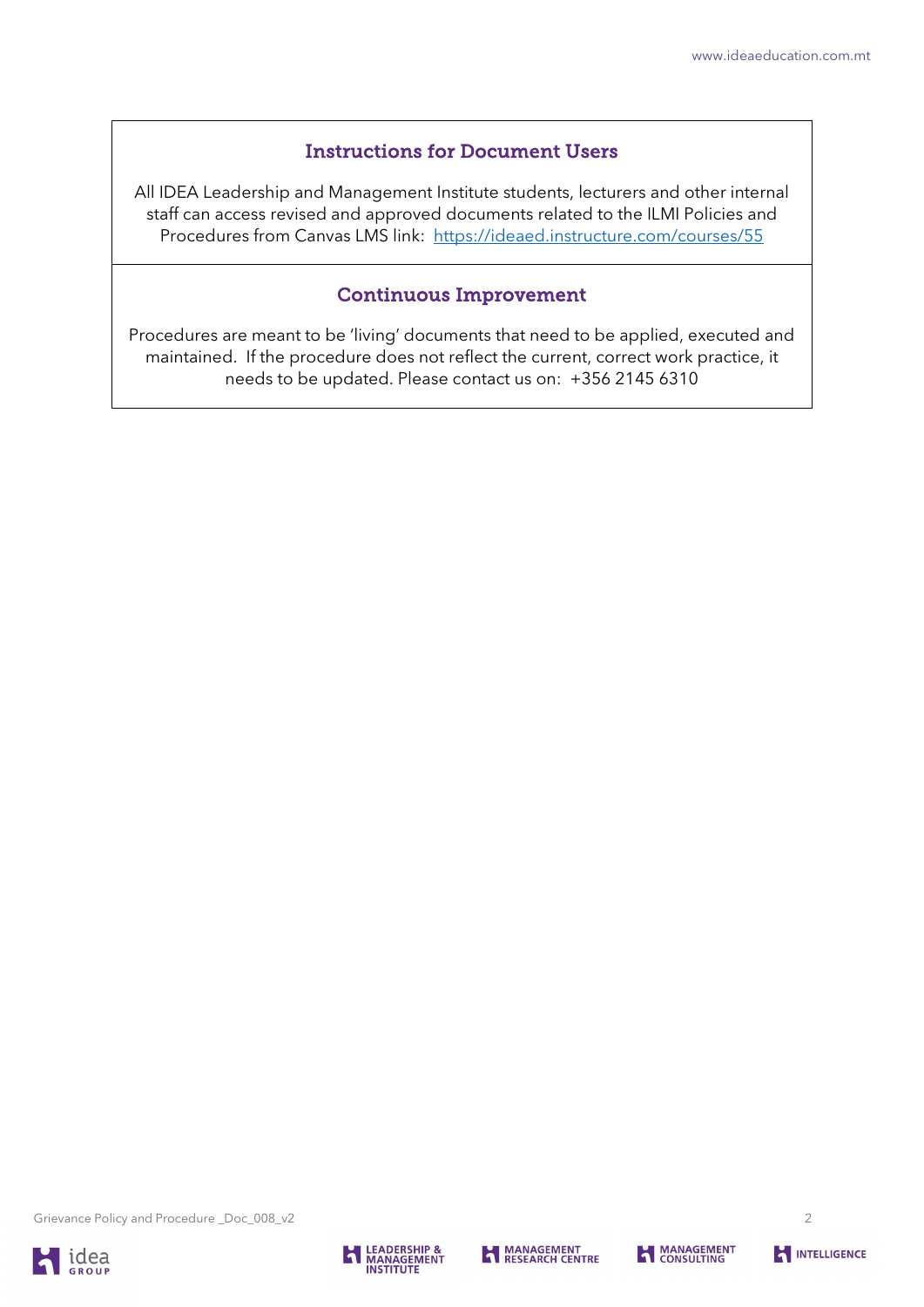## **Table of Contents**

| 1.  |  |  |
|-----|--|--|
| 1.1 |  |  |
| 1.2 |  |  |
| 2.  |  |  |
| 2.1 |  |  |
| 2.2 |  |  |
| 2.3 |  |  |
| 2.4 |  |  |
| 2.5 |  |  |
| 2.6 |  |  |
| 3.  |  |  |
| 3.1 |  |  |
| 3.2 |  |  |
| 4.  |  |  |





 $\overline{3}$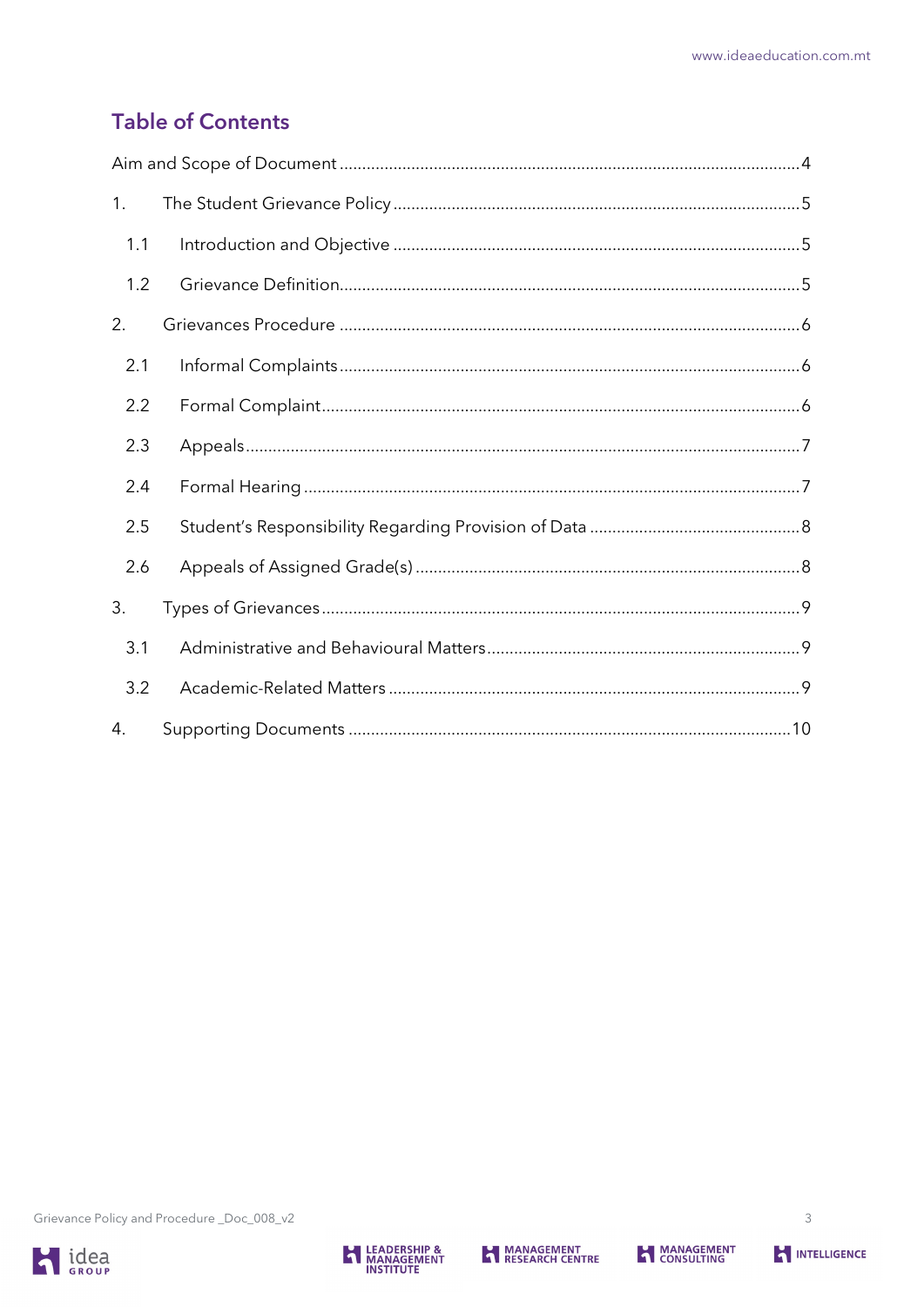## <span id="page-4-0"></span>Aim and Scope of Document

For the purposes of this policy a student's complaint, is an expression of dissatisfaction by one or more students about the Institute's action or lack of action, or about the service provided by the Institute.

The Student Grievance Policy and Procedure provides a mechanism for fair and equitable processes which allow the concerns of a student and prospective student to be addressed as quickly as possible.

The purpose of this document is to provide detailed information regarding Grievance Policy and Procedures being applied for students at ILMI.

ILMI is an inclusive educational provider seeking to promote and respect the principles of diversity, inclusion and respect for the dignity of all its stakeholders.

All parties to a complaint have the right to be:

- a. Heard and treated fairly without any bias;
- b. Informed of any complaint made which relates to them;
- c. Provided with an opportunity to respond to any complaint which relates to them; and
- d. Informed about the status of any complaint which relates to them.

Grievance Policy and Procedure \_Doc\_008\_v2





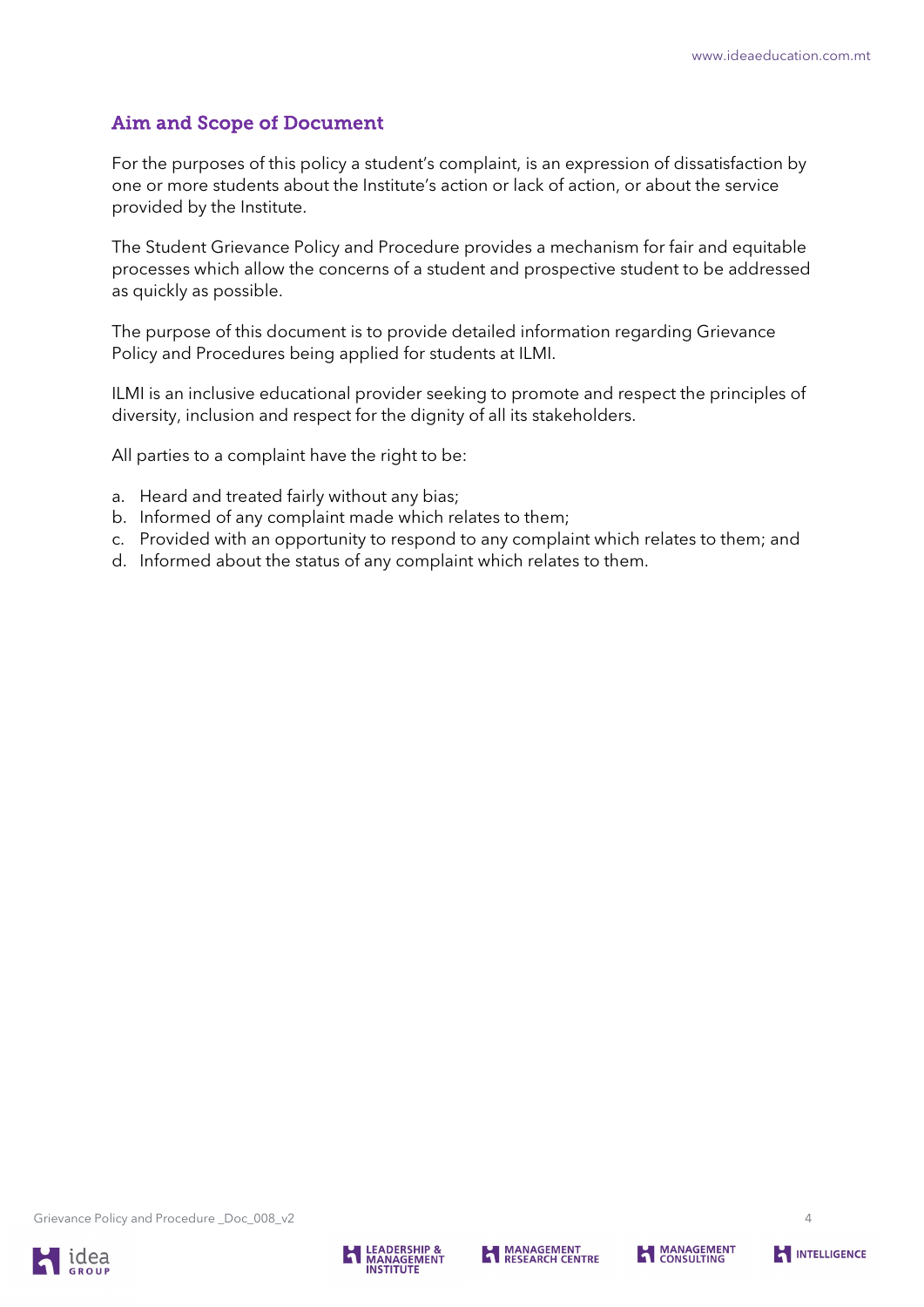## <span id="page-5-0"></span>1. The Student Grievance Policy

IDEA Management and Leadership Institute is committed to providing a high-quality educational experience, fully supported by a range of academic and administrative processes. Thus, ILMI recognizes that an important part of this commitment must be to provide a clear procedure where students are able to register their dissatisfaction and to know how complaints are addressed.

#### <span id="page-5-1"></span>1.1 Introduction and Objective

The Student Grievance Policy and Procedure explains how students can voice their complaints in a constructive and structured way. Students shall follow a fair grievance procedure to be heard. Matters brought to ILMI attention through the complaints procedure will be treated as valuable student feedback and the operation of the procedure is carefully monitored.

#### <span id="page-5-2"></span>1.2 Grievance Definition

ILMI defines grievance as any complaint, problem or concern of a student, regarding their studies.

Grievance Policy and Procedure \_Doc\_008\_v2





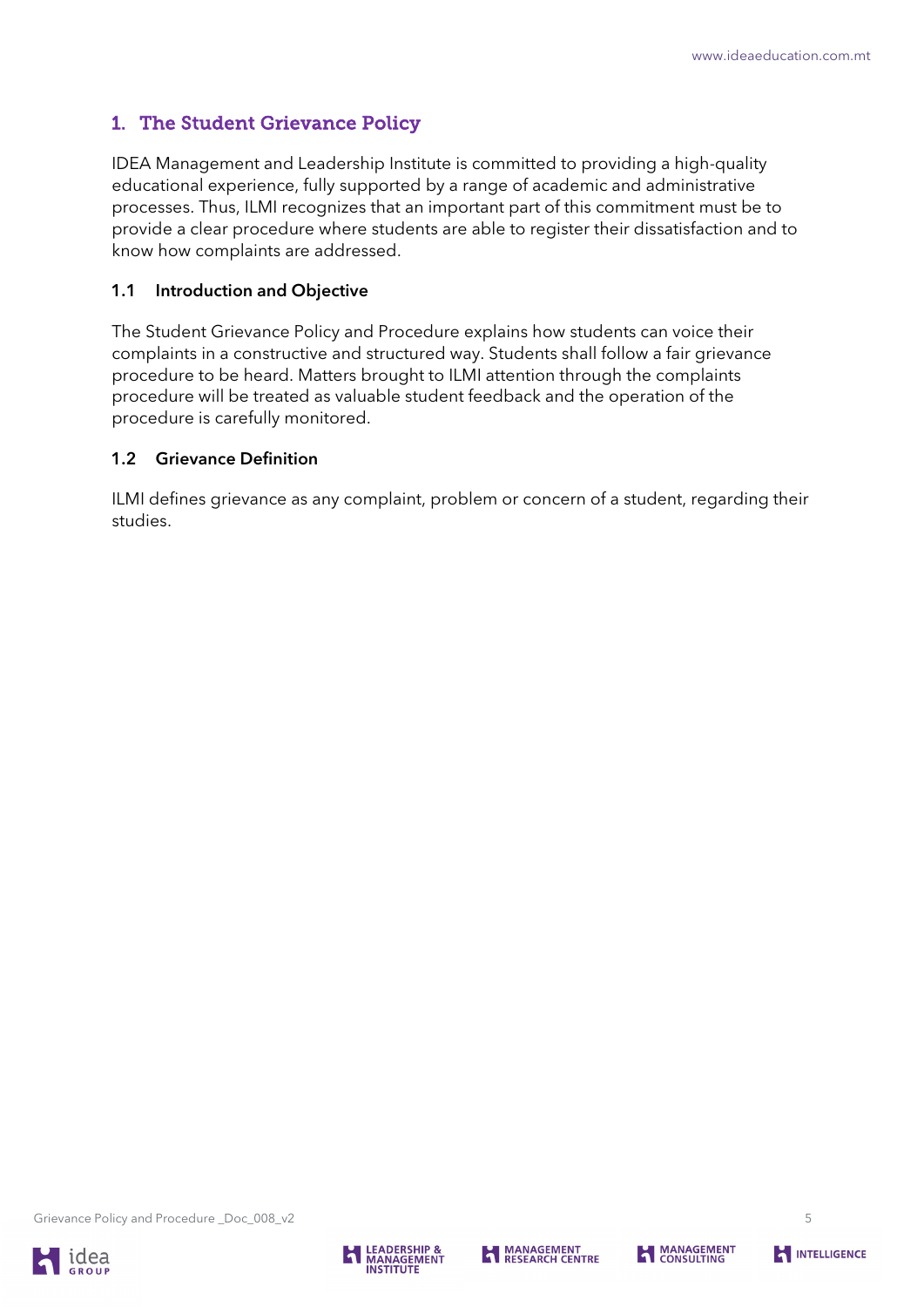## <span id="page-6-0"></span>2. Grievances Procedure

A complaint must be made on an individual basis by the student or by the groups of students. A group of students may use this procedure to make a collective complaint provided that one student identifies him/herself as the main contact for purposes of communication and has written consent from others that wish to be named as part of the complaint.

ILMI recognizes two types of complaints, those made informally and formally.

All grievances whether following an informal or formal procedure outlined below shall be dealt within the strictest confidence by all concerned.

#### <span id="page-6-1"></span>2.1 Informal Complaints

STEP 1: Student is encouraged to raise the matter within 3 working days from occurrence of complaint issue.

STEP 2: ILMI encourages the practice of an open-door policy for minor complaints. Students are encouraged to come forward with their complaint to Lecturers, Programme Manager, Curriculum Manager, Registrar and even Director of Studies.

If the complaint is not resolved to the satisfaction of the student, the complainant may appeal formally in writing to the Director of Studies.

All grievances whether following an informal or formal procedure outlined below shall be dealt within the strictest confidence by all concerned for example: Lecturers, Programme Manager, Curriculum Manager, Director of Studies.

#### <span id="page-6-2"></span>2.2 Formal Complaint

- 2.2.1. For complaints regarding Assessment Decisions please see section 2.6 of this document. For all other complaints please follow the steps in section 2.2.2.
- 2.2.2. STEP 1: The complainant needs to write to Director of Studies via email or post, enclosing the following:
	- Letter of complaint explaining why the student is dissatisfied;
	- Documentation justifying the complaint;
	- What he/she hopes the outcome to be.

STEP 2: Director of Studies is to form an Appeals Board and shall preside over the matter.

STEP 3: The Director of Studies shall summon the appeals Board within 5 days of receiving the complaint.

STEP 4: The Appeals Board shall assess the appeal in writing within 3 days from holding the meeting.





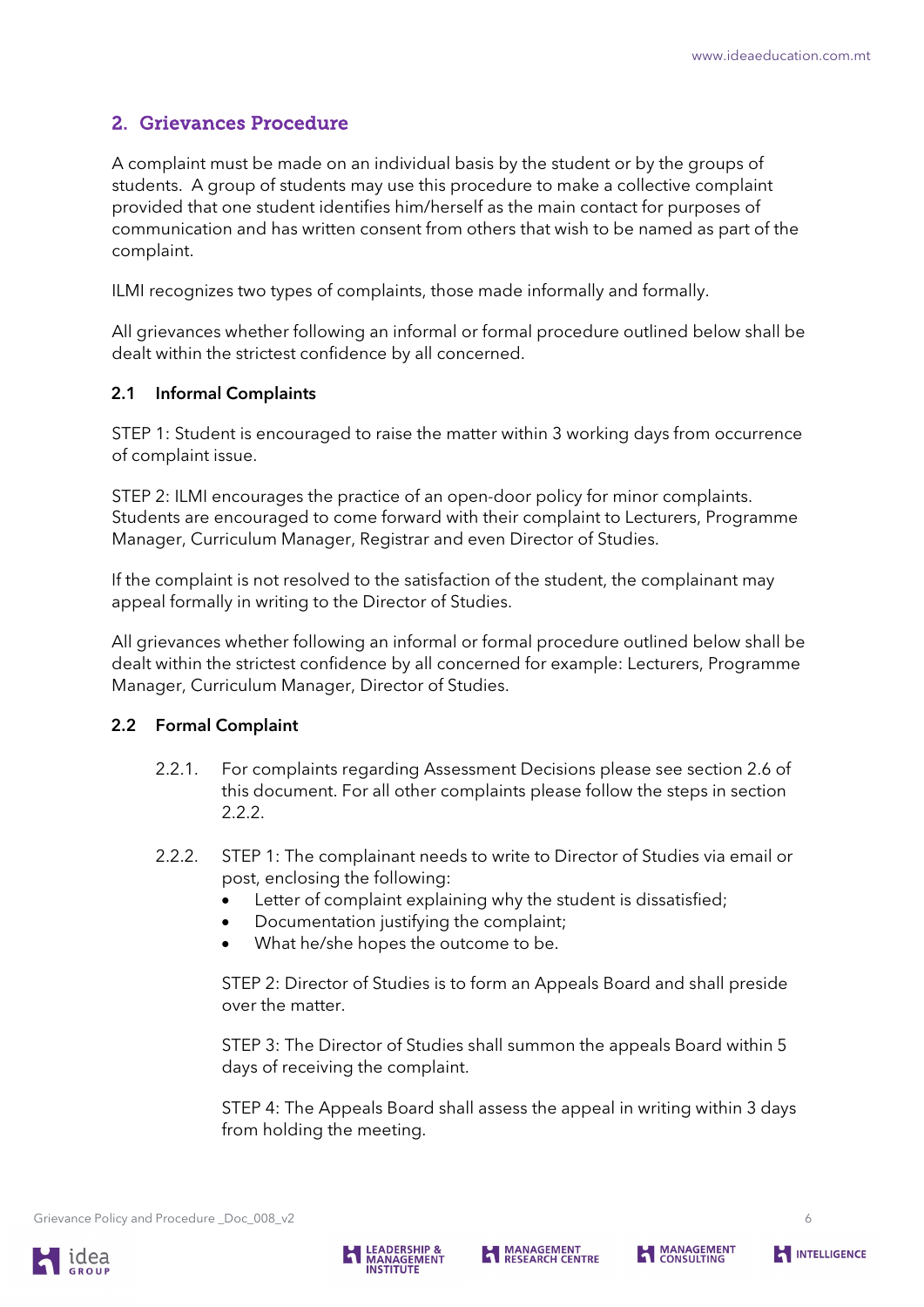STEP 5: The Programme Manager acting as Registrar shall inform the complainant of the Board's decision within 2 days from receiving the response from The Appeals Board. The decision issued by the Director of Studies will be communicated to the grievant in writing and is considered to be final.

The grievant may be required to submit additional information and to participate in a hearing should more information be required before making final decision.

Complaints which are deemed to be frivolous or not adequately supported by documents or evidence will be rejected.

#### <span id="page-7-0"></span>2.3 Appeals

Where a grievance is not upheld, the grievant may appeal against the outcome on one of the following grounds:

- that the process and procedures followed as part of the original meeting were incorrect;
- that there is new evidence which may have a direct bearing on the original grievance; and.
- that the outcome of the grievance was not appropriate.

The appeal should be made in writing to the Director of Studies. The grievant should clearly state the grounds of appeal (as above) along with any documentary evidence. This should be done within 10 working days of the written notification of the outcome of the grievance.

The Appeals Board for Student Grievances will be chaired by the Director of Studies or his delegate. The two other Board members shall be appointed by the Director of Studies.

#### <span id="page-7-1"></span>2.4 Formal Hearing

Sometimes it is not possible to reach a satisfactory resolution to a problem through the above steps, and in such cases a formal hearing may be appropriate to determine the outcome of the complaint.

The Director of Studies may decide to appoint a board so as to proceed to arrange a formal hearing.

#### 2.4.1. Support Person

At each stage of the formal grievance procedure, students are entitled to be accompanied by a person of their own choice, other than a person with a qualification in law.

A support person may not be a person who was involved in, associated with, or alleged to have been involved in or associated with the subject matter of the complaint.

It is the duty of the student/s involved in the procedures hearings to arrange for the support person to attend the meeting with them.





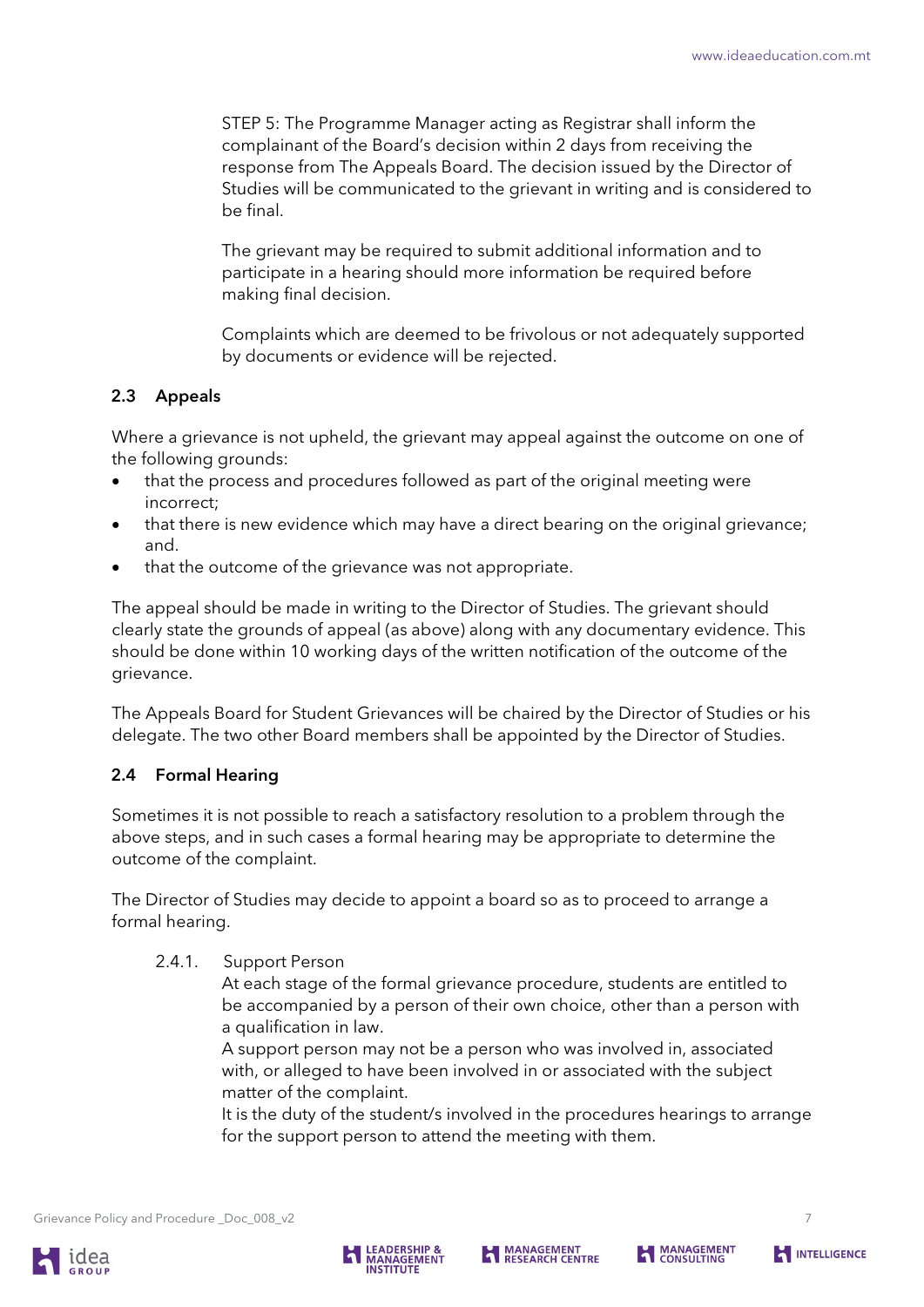The student using the facility of a support person is obliged to inform the Board of the name of any accompanying person in advance of the hearing. The accompanying person may be required to present an Identity Card.

#### <span id="page-8-0"></span>2.5 Student's Responsibility Regarding Provision of Data

All students who make use of this Grievance Policy and Procedure are advised that the ILMI shall take disciplinary procedures against those who present false evidence and / or make false declarations throughout any stage of this procedure.

#### <span id="page-8-1"></span>2.6 Appeals of Assigned Grade(s)

All grades issued by ILMI go through an internal verification process, where grades are first seen by the lecturer and then confirmed by a second assessor before being published, to guarantee validity and fairness according to ILMI's Assessment Criteria (available on Canvas).

If there are any issues regarding plagiarism flagged by the lecturer, these are discussed with the Quality Assurance Manager before a decision is made. For more information please see The Plagiarism Policy and Procedure Document 017.

Students, however, still have the right to appeal their grade if they believe that the grade assigned is not representative of the work they produced.

In such cases students are to fill in the Appeals Form Document 068 available on Canvas under ILMI forms, and send it to the Quality Assurance Manager through email. Appeals regarding assessment decisions must be submitted by the student to the Appeals Board within seven (7) working days from the day when the assessment result was first published.

The assignment/discussion/examination will then be reviewed by the Appeals Board and if any discrepancies are found a new grade will be issued.

Grievance Policy and Procedure \_Doc\_008\_v2





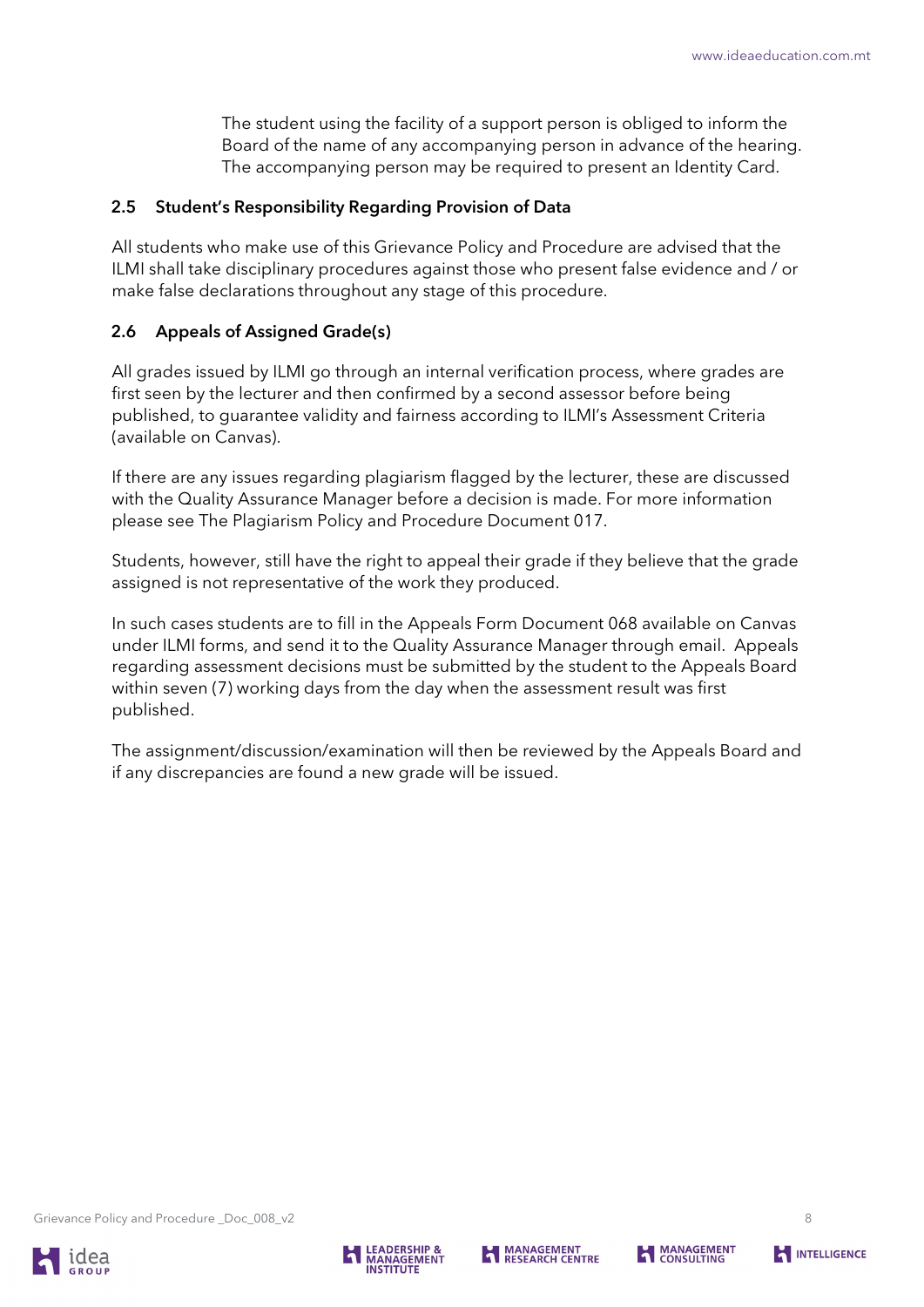## <span id="page-9-0"></span>3. Types of Grievances

#### <span id="page-9-1"></span>3.1 Administrative and Behavioural Matters

In reference to administrative and behavioural matters, students can file grievances for any of the following reasons:

- Any form of harassment;
- Issues related to disability;
- Health and safety;
- Supervisor/lecturer/another student behaviour (i.e. aggression, bullying, intimidation, etc.);
- Discrimination based on gender, religion or belief, political belief, marital or civil status, sexual orientation, age, race and disability;
- Adverse changes in study conditions (i.e. change in study structure, change of venue, etc.);
- ILMI employee misconduct;
- Lecturer and supervisor's misconduct;
- Fraud and corruption; and
- Issues about tuition, fees, and other charges.

The list is not exhaustive or exclusive. Students can come forward with any other issues related to administrative and behavioural matters.

#### <span id="page-9-2"></span>3.2 Academic-Related Matters

Students can file grievances related to academic-related matters for any of the following reasons:

- Issues about grades and assessment
- Issues about academic probations, suspensions, penalties
- Issues about course content, teaching methodology, etc.
- Faculty performance
- Issues about Violations of the Student Code of Conduct
- Issues about transcripts, credits, degree classification, etc.

The list is not exhaustive or exclusive. Students can come forward with any other issues related to administrative and behavioural matters.



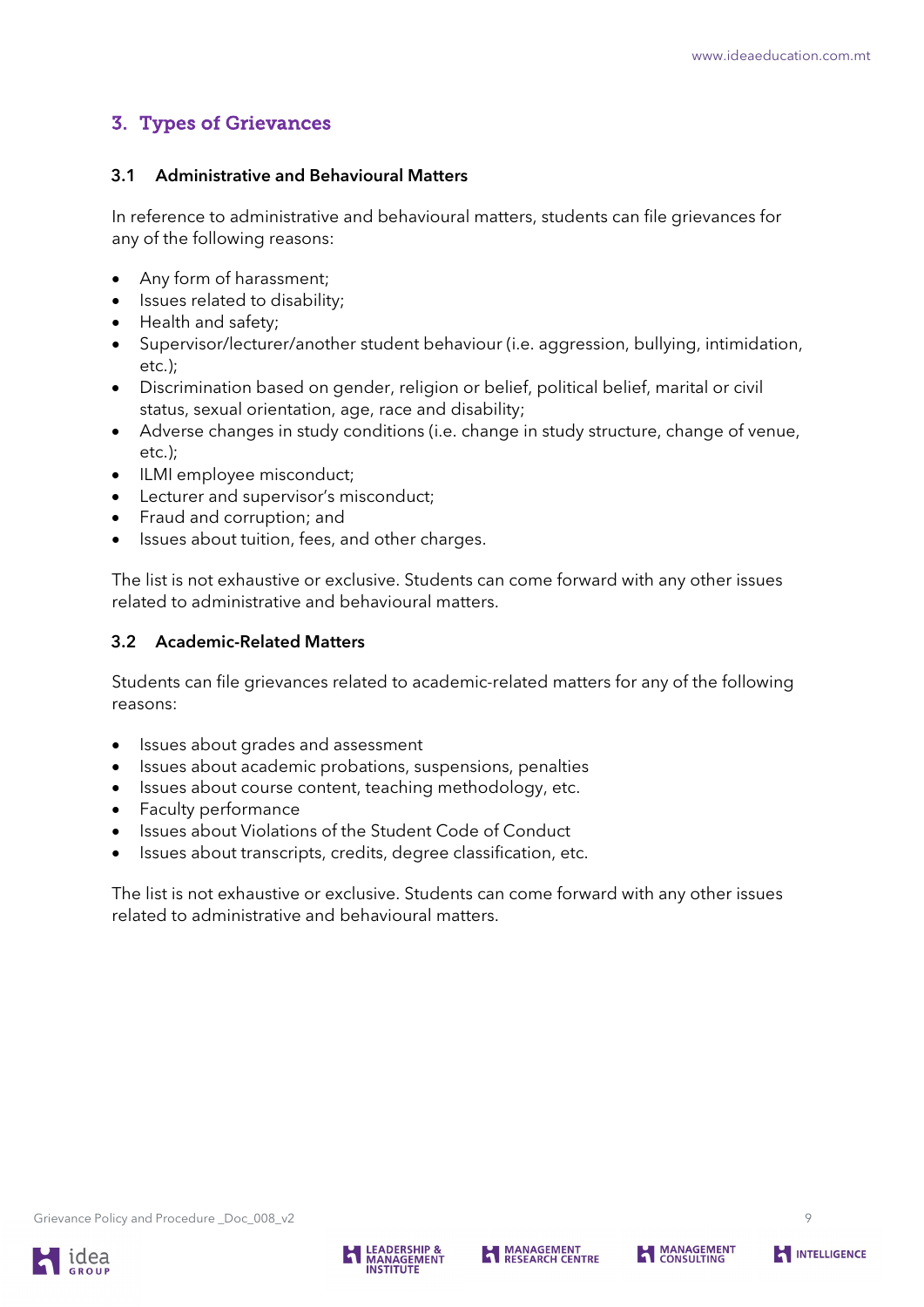## <span id="page-10-0"></span>4. Supporting Documents

- Disciplinary Procedure Document 009
- Assessment Policy Document 011
- Student Appeals Form Document 068
- Plagiarism Policy and Procedure 017

Grievance Policy and Procedure \_Doc\_008\_v2